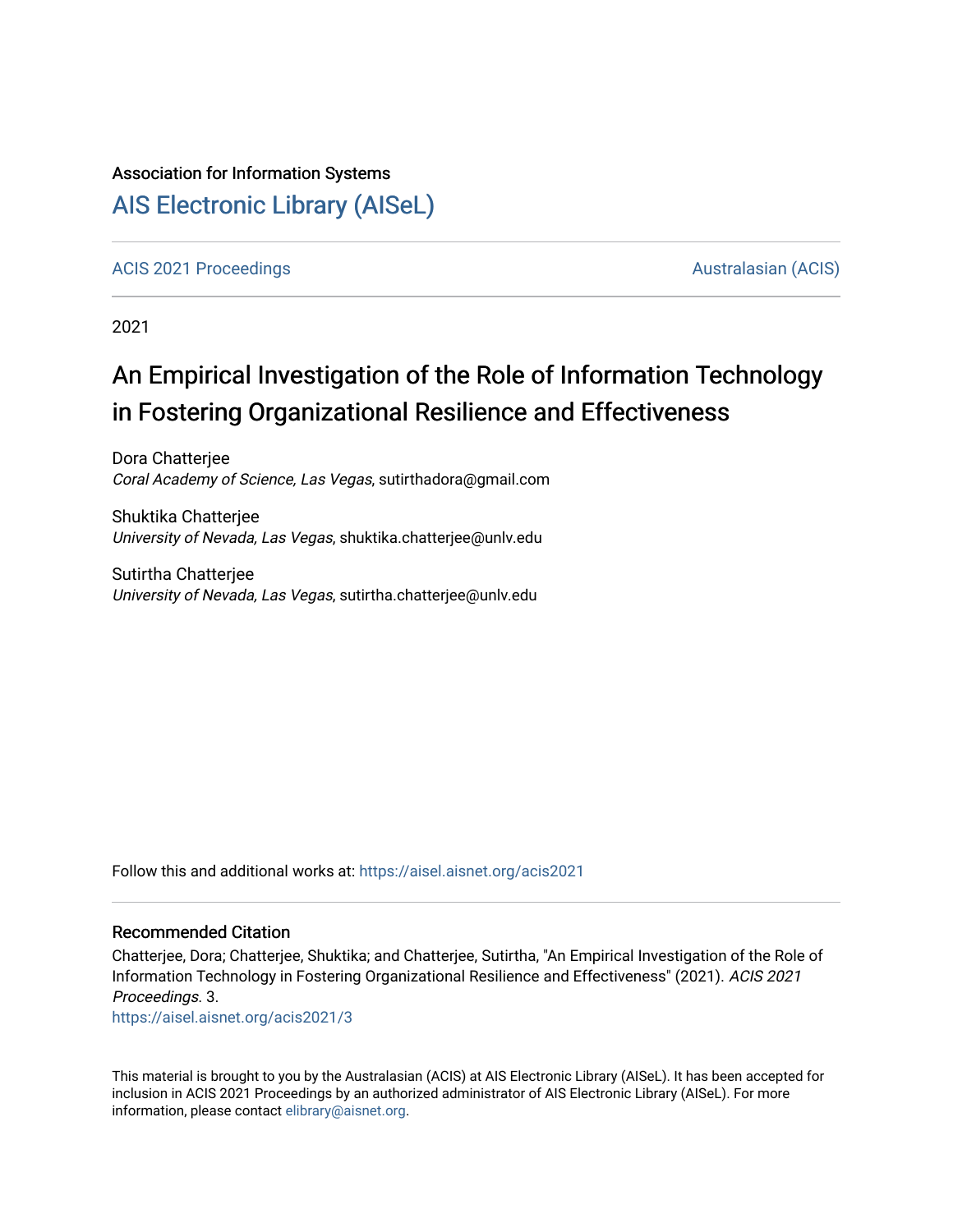# **An Empirical Investigation of the Role of Information Technology in Fostering Organizational Resilience and Effectiveness**

### **Full research paper**

### **Dora Chatterjee[1](#page-1-0)**

Coral Academy of Science, Las Vegas Henderson, NV 89052 **USA** Email[: sutirthadora@gmail.com](mailto:sutirthadora@gmail.com)

#### **Shuktika Chatterjee**

School of Public Policy and Leadership University of Nevada, Las Vegas Las Vegas, NV 89154 USA Email[: shuktika.chatterjee@unlv.edu](mailto:shuktika.chatterjee@unlv.edu)

#### **Sutirtha Chatterjee**

Lee Business School University of Nevada, Las Vegas Las Vegas, NV 89154 **USA** Email: [sutirtha.chatterjee@unlv.edu](mailto:sutirtha.chatterjee@unlv.edu)

## **Abstract**

Taking inspiration from various calls by scholars to investigate the phenomenon of organizational resilience considering the COVID-19 pandemic, this study investigates the effect of information technology (IT) on resilience and organizational effectiveness. Drawing upon the rich tradition of affordance theory, we hypothesize that three IT affordances-related to collaboration, process management, and organizational memory–influence organizational resilience, which in turn promotes organizational effectiveness. To test the hypotheses, we conduct a survey of managers in public organizations in the US. The results support our hypotheses. Contributions and implications are discussed.

**Keywords:** Resilience, Effectiveness, Information Technology Affordance, Public Organizations

<span id="page-1-0"></span><sup>&</sup>lt;sup>1</sup> All authors contributed equally and are listed in alphabetical order.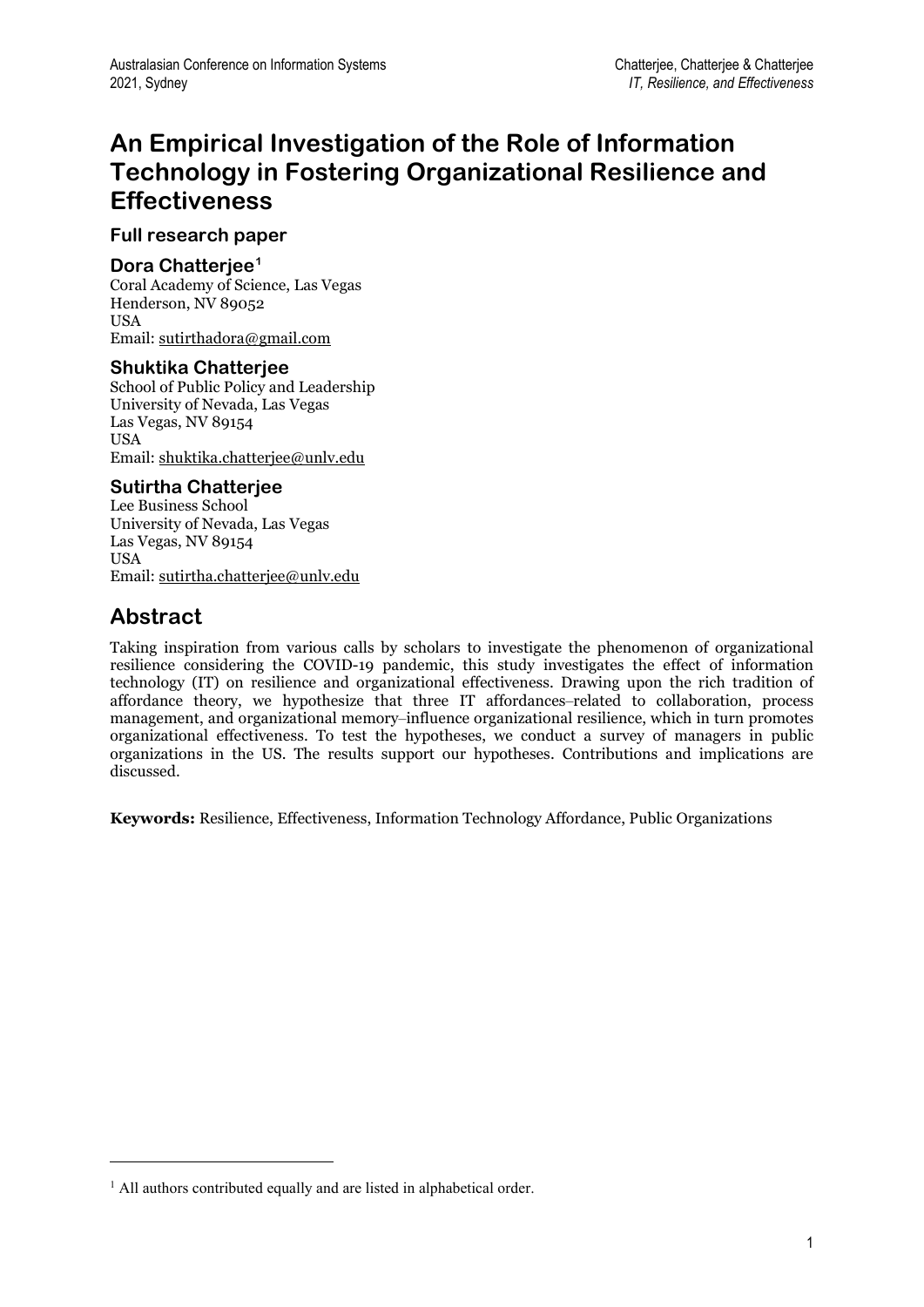## **1 Introduction and Motivation**

The salience of the term "resilience" has increased manifold due to the COVID-19 pandemic. Disruptions, such as due to COVID-19, have increased the necessity of organizations to be resilient so as to sustain operations in times of widespread uncertainty (Watson et al. 2020). Resilience can be understood as adapting well in the face of challenges and disruption, allowing for dealing with shocks and keep functioning as before (Walker 2020).

The concept of resilience is of particular importance to IS scholars, given the observation that information technologies "provides firms with the infrastructure, people, and resources to accelerate transformations, and increase their resilience" (Mandviwalla et al. 2021, p. v). There is growing interest in the literature on how IT can contribute to resilience in organizations (Heeks and Ospina 2019; Ketter et al. 2020). However, much needs to be done, especially in light of the observation that the "salient role of digital technologies and innovations presents an incredible opportunity for the IS scholarly community, with its diversity of perspectives and global footprint, to contribute to the existential need of building resilience to pandemics and extreme events" (Rai 2020, p. vii).

This study partly answers this call for more investigation into how IT influences organizational resilience. The overarching research question guiding the study is as follows: *What is the influence of IT on organizational resilience, and, in turn, on organizational effectiveness?* To answer this research question, we propose a parsimonious set of IT-related factors that are crucial to develop organizational resilience and, in turn, promote organizational effectiveness. Building upon prior literature, we theorize that three important affordances–IT collaborative affordance, IT organizational memory affordance, and IT process management affordance (Chatterjee et al. 2015a) – play an important role in engendering organizational resilience and thus, continued effectiveness.

Affordances are a defining characteristic of a sociotechnical information system (Chatterjee et al. 2021b), and an understanding of how IT affordances contribute to resilience can be understood to be an valuable addition to the literature. Affordances capture the fundamental role of organizational IT (Chatterjee et al. 2021a), and if we can demonstrate a theoretical connection between affordances and organizational resilience, it will inform us of the crucial role of IT in fostering resilience (and ultimately, effectiveness) in organizations. We are not aware of any study that explicitly links these two theoretical concepts.

The paper proceeds as follows. In the next section, we review literature on organizational resilience, IT affordances, and organizational effectiveness. Following that, we develop our research hypotheses that links IT affordances to resilience and ultimately to organizational effectiveness. After that, we report our empirical study that tests our hypotheses, and discuss the significance of the results. We conclude with contributions and implications of the study.

# **2 Literature Review**

## **2.1 Resilience in Organizations**

Resilience at the organizational level is the ability of an organization "to sense and correct maladaptive tendencies and cope positively with unexpected situations" (Ortiz-de-Mandojana and Bansal 2016, p. 1615). At the organizational level, resilience is primarily a characteristic that can withstand disruptions by engaging in positive adaptations (King et al. 2016). Resilience is the ability to adapt and change, to reorganize, while coping with disturbance; it is thus a coping mechanism that ensures that the organization keeps functioning while facing challenges (Walker 2020). The interesting aspect of resilience is that resilience not only allows an organization to confront challenges due to turbulent environments and unexpected events, it actually allows them to thrive and become more successful due to facing these challenges (McManus et al. 2008).

In an integrative framework of organizational resilience, Kantur and İşeri-Say (2012) observe that organizational resilience can be engendered from antecedents such as strategic capacity and action, and resilience in turn, influences how the organization effectively evolves. Given that IT is termed as a strategic organizational resource which allows capacity for action (Chatterjee et al. 2020; Chatterjee et al. 2021a), it is logical to infer that IT should have an effect on organizational resilience. Resilience, in turn should also lead to an effective organization.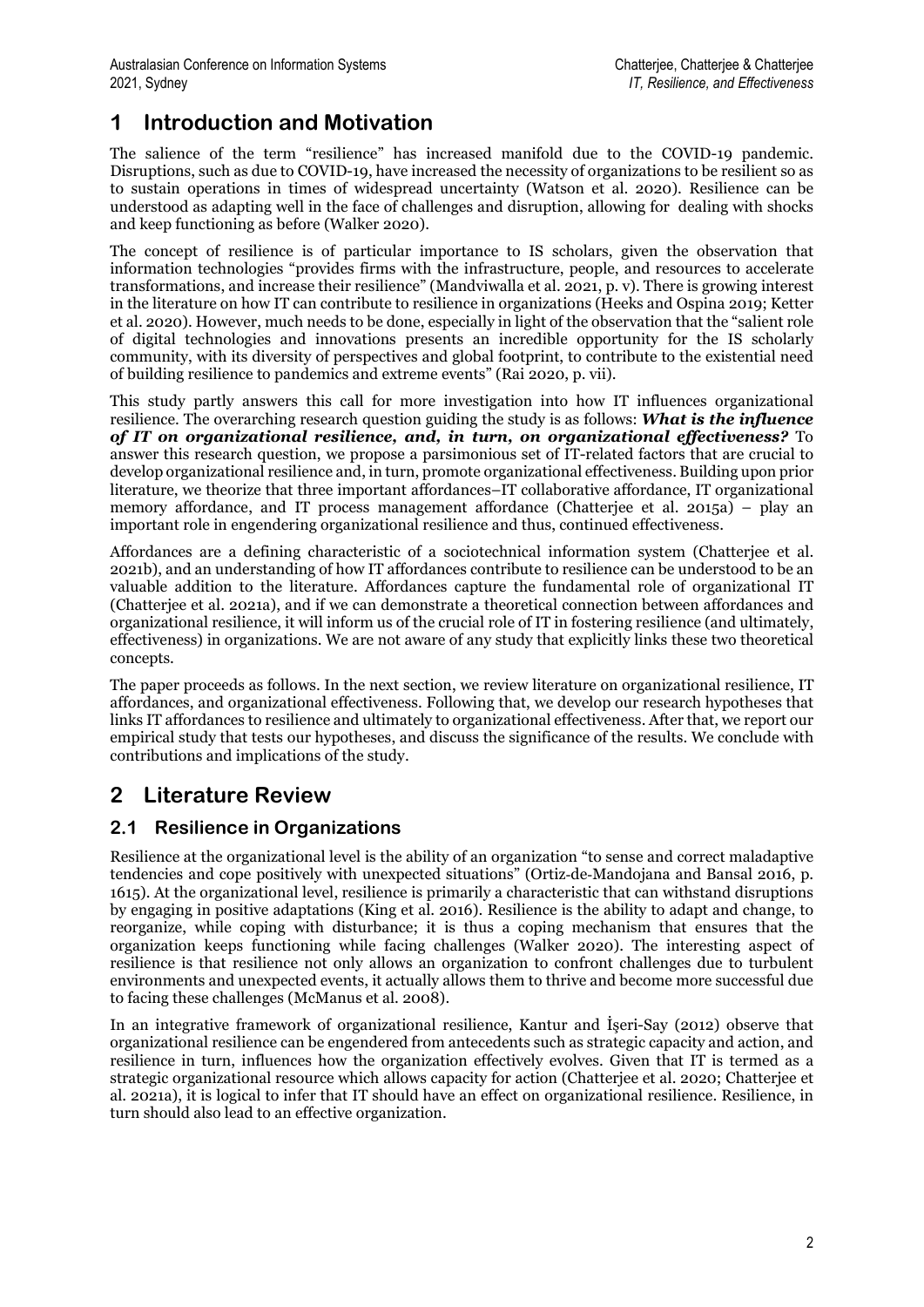## **2.2 IT Affordances**

Affordances are an important concept to understand the role of IT in organizations (Leonardi 2011; Volkoff and Strong 2017; Zammuto et al. 2007). Affordances can be formally defined as "what the [IT] artifact allows humans to do" and represents "the possibilities for goal-oriented action afforded to specified user groups by technical objects" (Markus and Silver 2008, p. 622). IT affordances highlight how organizational IT and the social aspects of an organization interrelate, and how the "arranging and rearranging of IT within the social environment (or vice versa) continuously create possibilities for influencing the form and function of an organization" (Chatterjee et al. 2020, p. 5).

Building upon the IT affordance literature, Chatterjee et al. (2015a) delineated a set of parsimonious IT affordances that are widely applicable to any IT-enabled organization. Drawing upon the notion that organizations are communities of practice (COPs), they argued that there are three basic aspects of robust COPs: effective collaboration, collective learning, and streamlined processes to support the COP's operations (Chatterjee et al. 2021a). These aspects of COPs translated into three affordances: affordance for organizational memory, affordance for collaboration, and affordance for process management (Chatterjee et al. 2015a). Organizational memory affordance is the "IT-facilitated ability to create, store, transform, refine, access, mobilize, apply, and exploit organizational knowledge"; collaborative affordance is the "IT-facilitated ability to instil cooperation within an organization, both in a collocated and distributed/virtual setting, on a one-to-one or many-to-many basis"; and process management affordance is the "IT-facilitated ability to design, visualize, prioritize, and monitor work processes, as well as allocate and manage appropriate resources to enable action and decision" (Chatterjee et al. 2015a, p. 165).

Existing literature has showed the value of organizational collaboration (Orchiston et al. 2016), memory (Cotta and Salvador 2020), and processes (Burnard et al. 2018) in resilient organizations. Drawing upon such observations, it is natural to infer that the IT affordances that promote collaboration, organizational memory, and process management will be crucial in fostering organizational resilience. It is also to be noted that while IT can provide multiple affordances in an organization, these three affordances capture perhaps the most fundamental of organizational functions (as articulated before): intra-organizational collaboration (collaborative affordance), sustenance of an organization's knowledge base (organizational memory affordance) and managing of organizational processes (process management affordance). That is why these affordances are used in this study.

## **2.3 Organizational Effectiveness**

Organizational effectiveness is a valuable concept to critically evaluate the work of an organization (Taylor and Sumariwalla 1993). Based on early literature, effectiveness can be understood as achieving organizational purpose (Barnard 1968). Effectiveness can also be understood as an external assessment about the usefulness of the organization's activities (Salancik and Pfeffer 1978). The concept of organizational effectiveness is grounded in the values and preferences of evaluators (Zammuto 1982).

Several conceptions of organizational effectiveness have emerged in the literature, but all conceptions point to some commonalities: the accomplishment of organizational goals, ensuring stakeholder satisfaction, achieving high quality organizational processes, and producing overall organizational flourishing (Cameron 2015). Perhaps the simplest definition of organizational effectiveness understands it in terms of "organizational productivity, net profit, the extent to which the organization accomplishes its various missions, and the success of the organization in maintaining or expanding itself" (Georgopoulos and Tannenbaum 1957, p, 2). We adopt this definition of organizational effectiveness.

# **3 Hypotheses development**

The overall model is shown in figure 1. The model shows that the three IT affordances positively influence organizational resilience, which in turn positively influences organizational effectiveness.

## **3.1 Resilience and Organizational Effectiveness**

One of the key characteristics of a resilient organization is that it promotes trust and positive communication (Kim 2020), especially in conditions of strife (Rangachari and Woods 2020). Through the fostering of trust and positive communication, a resilient organization counters stress and negativity (Moyle and Parkes 1999; Schaubroeck and Fink 1998), and effectively co-opts its employees in challenging situations. Especially, the trust promoted by a resilient organization is very important in fostering organizational effectiveness because it allows the producing of mutually beneficial joint outcomes–key to organizational effectiveness. (Anderson and Narus 1990; Young and Wilkinson 1989).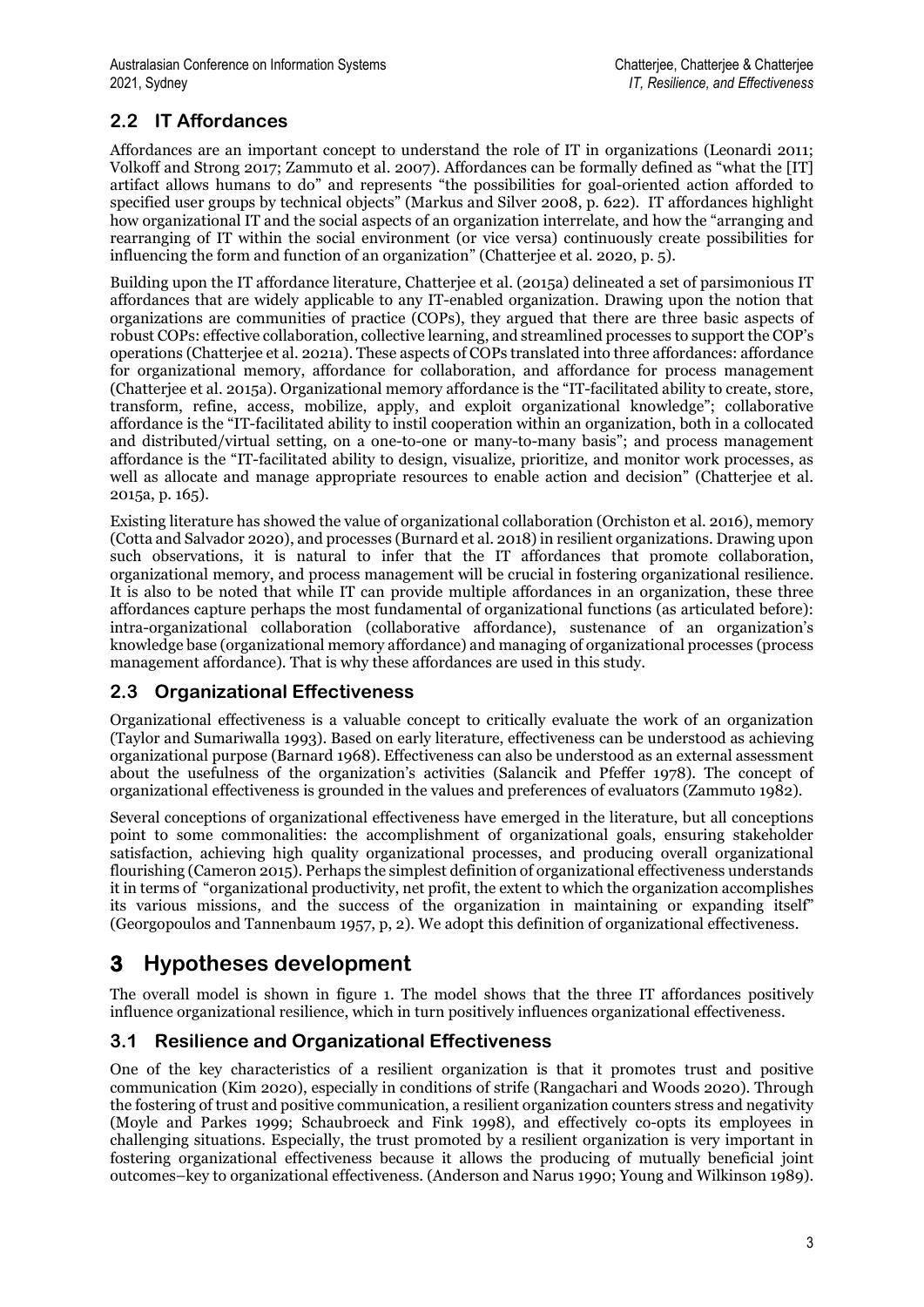

#### *Figure 1. The Theoretical Model*

Put simply, a resilient organization ensures that it fosters the mechanisms necessary to continue to be effective. These mechanisms not only include the promotion of trust and positive communication, but also other associated mechanisms such as "situation awareness, demystifying inherent threats, and reducing risk and improving organizational efficacy with recovery plans" (Karman 2020). Taken together, these mechanisms invoked by a resilient organization strengthen the relationships between an organization and its stakeholders (Frandsen and Johansen 2011) and help collective sensemaking and problem solving (Meneghel et al. 2016) when the organization faces a challenging situation. This ultimately leads to an organization performing effectively and even growing in challenging times. Based upon these arguments, we can hypothesize:

#### *H1. Organizational resilience positively impacts organizational effectiveness.*

## **3.2 IT Collaborative Affordance and Resilience**

The collaborative affordance of IT refers to the fact that IT allows individuals within an organization to share ideas with one another and work together in a collective fashion (Zammuto et al. 2007). The collaborative affordance of IT promotes cooperative interaction in virtual settings and allows the participants to exchange ideas about problem solving and develop collective sensemaking (Seidl and Werle 2018).

This collective thinking afforded by the IT in a virtual setting "serves to socialize individuals to a set of values and norms or engender collegial and collaborative relationships" (Kirsch 2004, p. 377), and is particularly relevant to developing resilience (Robertson et al. 2021). Resilience is engendered through such IT-mediated interactive and collective processes where employees can discuss and exchange ideas about solving immediate challenges that can build the organization's ability to quickly adapt to situations (Jung et al. 2010). Using the collaborative affordance of IT, especially if the IT affords realtime interaction, organizational stakeholders can converge on solutions and strategies to solve organizational tasks/problems (Dennis 2008) – thus improving organizational decision making. An organization that engages in purposeful and swift decision-making achieves resilience, as it can enable the organization to adapt to turbulent environments in an agile manner (Cabral et al. 2012; El Sawy et al. 2010).

In sum, the collaborative affordance of IT allows for the convergence of newly developed ideas and solutions, which is imperative in establishing resilience (Oh and Teo 2006). It allows for the integration of individual intellectual resources (Qureshi et al. 2006), breeding a collective capacity to face challenges. Therefore:

#### *H2. Collaborative affordance of IT positively influences organizational resilience.*

## **3.3 Organizational Memory Affordance and Resilience**

Organizational memory affordance captures how IT allows an organization to acquire, retain, maintain and retrieve knowledge (Chatterjee et al. 2020). Organizational memory holds great value in today's world; heterogeneous knowledge resources and organizational "stories" incorporated within an ITenabled organizational repository allows for further appropriation (and actualization) of this knowledge to generate new ideas (Stein and Zwass 1995). For example, an organizational repository might have information stored about how certain challenges were met by the organization a few years back; this knowledge would likely help in the future when the organization is facing a similar challenge.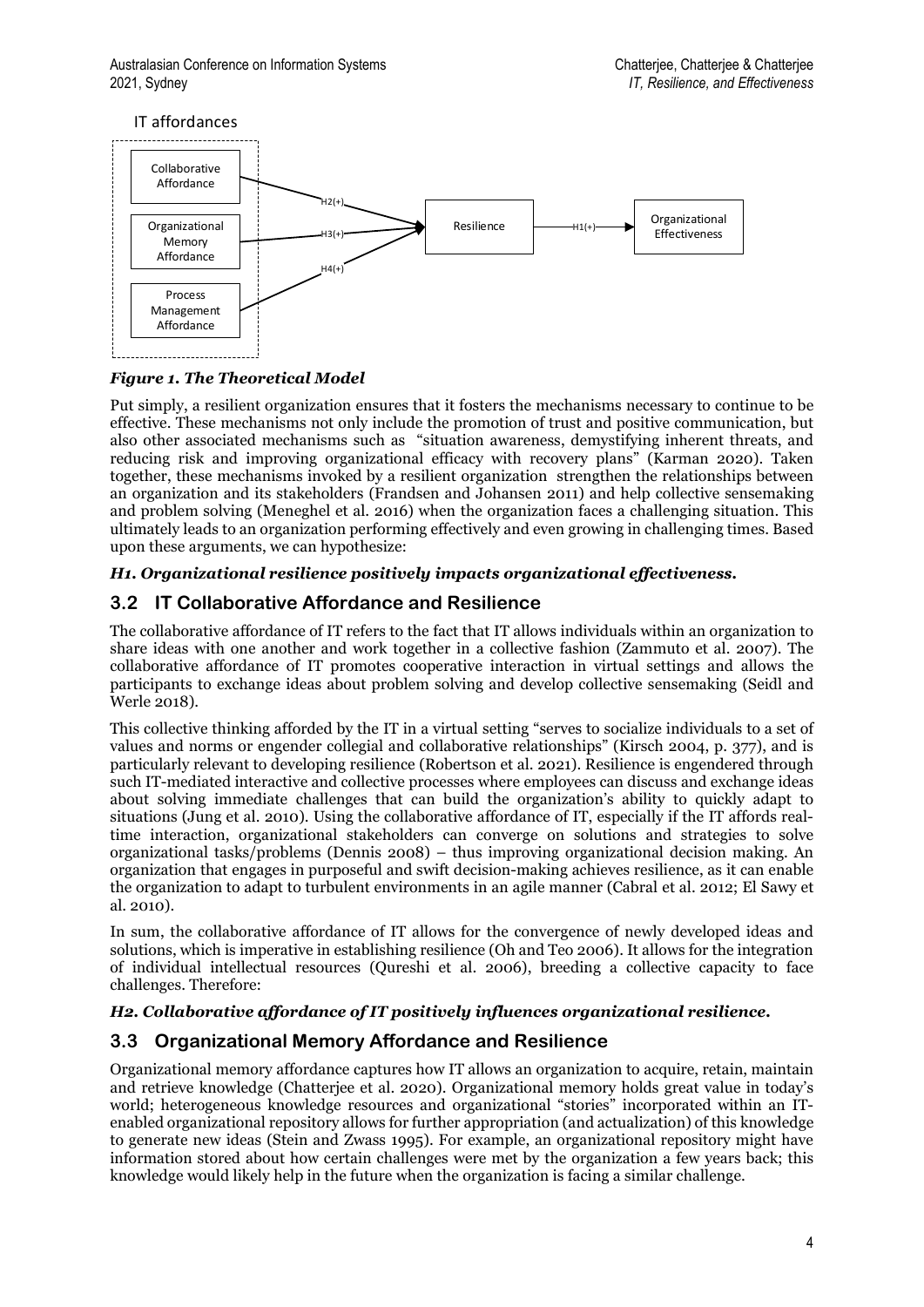An organization can only foster resilience if they create, share, or store organizational knowledge. To make sensible decisions, employees and higher management must utilize organizational memory. When organizational memory is correctly utilized by organizational members, better decisions take place, with the organization gaining resilience as a whole (Moorman and Miner 1997). In fact, organizational leaders also leverage the learning captured in organizational memory to invoke creative solutions among its employees (Rickards and Moger 2006). Such creative ideas in times of challenge, by leveraging the ITenabled organizational memory, arguably provide the organization with new ideas to grapple with challenges – thus building resilience. Therefore:

#### *H3. Organizational memory affordance positive influences organizational resilience.*

### **3.4 Process management affordance and Resilience**

Process management affordance allows organizations to use IT to support, optimize, monitor, and balance work processes (Zammuto et al. 2007). This is key to identifying and averting operational problems. As we have defined before, resilience is an organization's capability to deal with oncoming problems that the organization may face. Through process management affordance, an organization builds resilience by developing the ability to identify and avert such operational problems.

Specifically, organizations can leverage the fact that IT allows organizational processes to continue seamlessly (even in challenging situations), to be more resilient to such challenges. For example, if an organization loses key employees, it could still ensure that the business processes are not unduly disrupted, because IT can perhaps automate many of the functions which the lost employees were responsible for. As a case in point, IT could help support a loan process and even approve the loan even if a bank does not have enough loan officers.

The COVID-19 pandemic situation provides another example of organizations leveraging the process management affordance of IT to be resilient. Due to the pandemic, many organizations have had to adjust to the "new-normal" of employees working remotely. While this could have been a serious disruption, the process management affordance of IT allows the same process-related functionality (e.g., same organizational workflows) for employees working from remote locations. This allows the organization to function as before, in spite of the disruption.

In sum, strong IT-enabled process management allows the organization to avoid and circumvent operational challenges which can become typical in times of strife or challenge. It is thus clear that the process management affordance of IT builds organizational resilience. Therefore:

#### *H4. Process management affordance positively influences organizational resilience.*

## **4 Empirical Study**

## **4.1 Collecting data via third party firms**

The method of data collection used for this paper was an online survey which was conducted through the third-party market firm, *Qualtrics*. Qualtrics is a reputable and trusted third party vendor used by the university that two of the authors are affiliated with. Qualtrics allows us to leverage the advantages of data collection using third-party market research firms (Chatterjee et al. 2021a; Lowry et al. 2016). A specific advantage of this approach includes the ability to easily access high level employees in public organizations who have previous ties with the firm. Another advantage the firm has is that it can collect data over vast geographical divides in contrast to researchers who can often only collect data locally.

### **4.2 Sample**

This study was conducted under the umbrella of a larger study which investigated a multitude of organizational factors related to public organizations. An empirical study in public organizations is relevant in the pandemic context, as they provide essential community services and thus need to be particularly resilient and operational in the face of outside disruptions – otherwise basic community services and welfare will be severely compromised.

Data was collected from organizational managers and it was ensured that the survey respondents know about the phenomenon under investigation (Zablah et al. 2012). Due to our research focus, respondents were screened using questions which included:

- I am currently a manager in a public organization with at least 5 years of experience (Yes/No).
- I am reasonably knowledgeable about the role IT plays in my organization (Yes/No).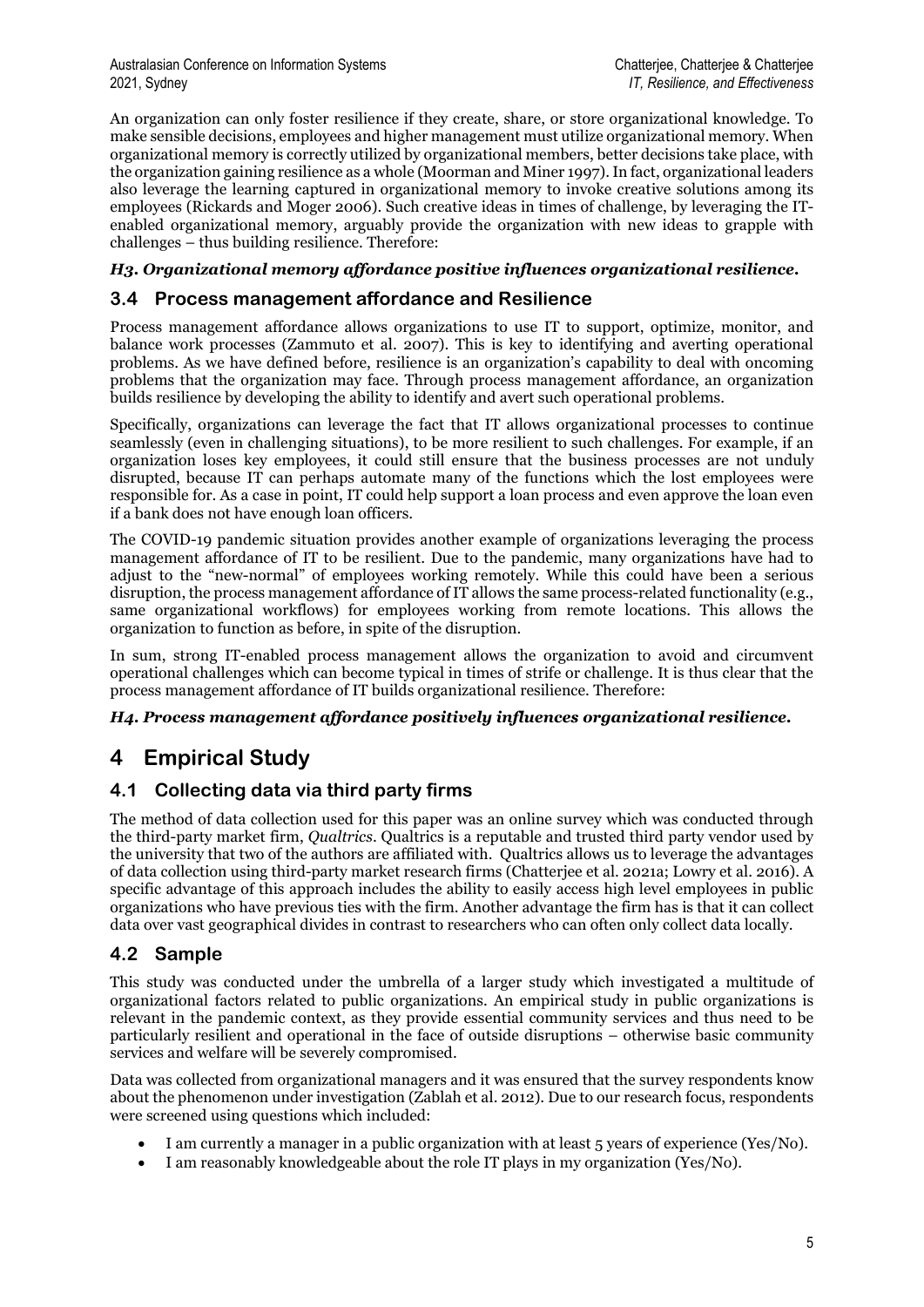If the respondents answered "No" to any of the above questions, they were screened out from the potential list of respondents. The contracted sample size, from Qualtrics, for the study was 200. Overall, Qualtrics informed us that they had sent out the survey invitation to approximately 1800 managers in public organizations. The approximate survey response rate was 11.1%, which is typical of survey response rates in similar studies.

The sample size of 200 included 22 respondents for the pilot study and 178 respondents for the final study. After the pilot study, the results were analyzed to ensure that the survey instrument was valid and reliable. Following minor changes to the survey instrument, the final data collection was launched, and 178 complete surveys were received. Only the data from the final 178 respondents were utilized for the empirical analysis.

## **4.3 Measures and Controls**

Measures for IT affordance were adopted from existing literature (Chatterjee et al. 2015a; Chatterjee et al. 2020; Chatterjee et al. 2021a). Organizational effectiveness items were adapted from Pee and Kankanhalli (2016). Resilience items were adapted from Park et al. (2015) and customized to the public organizational context. Items were measured on a standard Likert-type 7-point scale (from Strongly Agree to Strongly Disagree). A final option, "No Knowledge/Cannot Answer," was included to identify any inappropriate respondents. No subjects selected this option. Please see table 1 for the measures.

Our study also captured control variables such as age, education level, position at organization, experience, and gender. In addition, other control variables were also collected, such as organizational size, age, sector which the organization belongs to, and the growth of the sector.

## **5 Results and Analysis**

## **5.1 Measurement Model**

The model was tested using Partial Least Squares (PLS). PLS is a structural equation modelling approach which is used when developing a new theory. It provides more reliable results when the sample size is fewer and the data is non-normal because it does not assume normality for data analysis (Chatterjee et al. 2015b). The tool used to analyze this data is WarpPLS7.0.

The measurement model was assessed against the recommendations by Fornell and Larcker (1981) by investigating reliability and convergent/discriminant validities. The composite reliabilities of our constructs were 0.836 (collaborative affordance), 0.884 (organizational memory affordance), 0.882 (process management affordance), 0.870 (resilience), and 0.893 (organizational effectiveness). Since these reliabilities exceed the values recommended, it helps to demonstrate that our instrument was reliable (Nunnally 1978). The convergent validity of the study was assessed by showing that "t-values of the Outer Model Loadings are above 1.96" (Gefen and Straub 2005, p. 97), and that they are significant (p<0.05). Our instrument demonstrated convergent validity because all the measurement items met the criterion.

There are two steps in the process of assessing discriminant validity. The first step is to demonstrate that the loadings are higher on their constructs as contrasted with the other constructs. The second step is to establish that the square root of the average variance extracted (AVE) is higher than the correlation between any of the latent pair constructs. The loadings of all the items exceeded the benchmark of 0.7 (Nunnally 1978). The correlations between the latent variable pairs were smaller than the square root of the AVEs, which were also higher than the typical recommendation of 0.5 (Fornell and Larcker 1981). Combining reliability along with validity, it can be inferred that the instrument use by us was appropriate.

#### Items

#### **IT Collaborative Affordance:**

*In my organization, computer technology or IT facilitates intra-organizational collaboration as follows:*

Effectively implement collaboration within the organization

Effectively support collaboration

Effectively achieve real-time collaborative work

Effectively enable organizational members to work collaboratively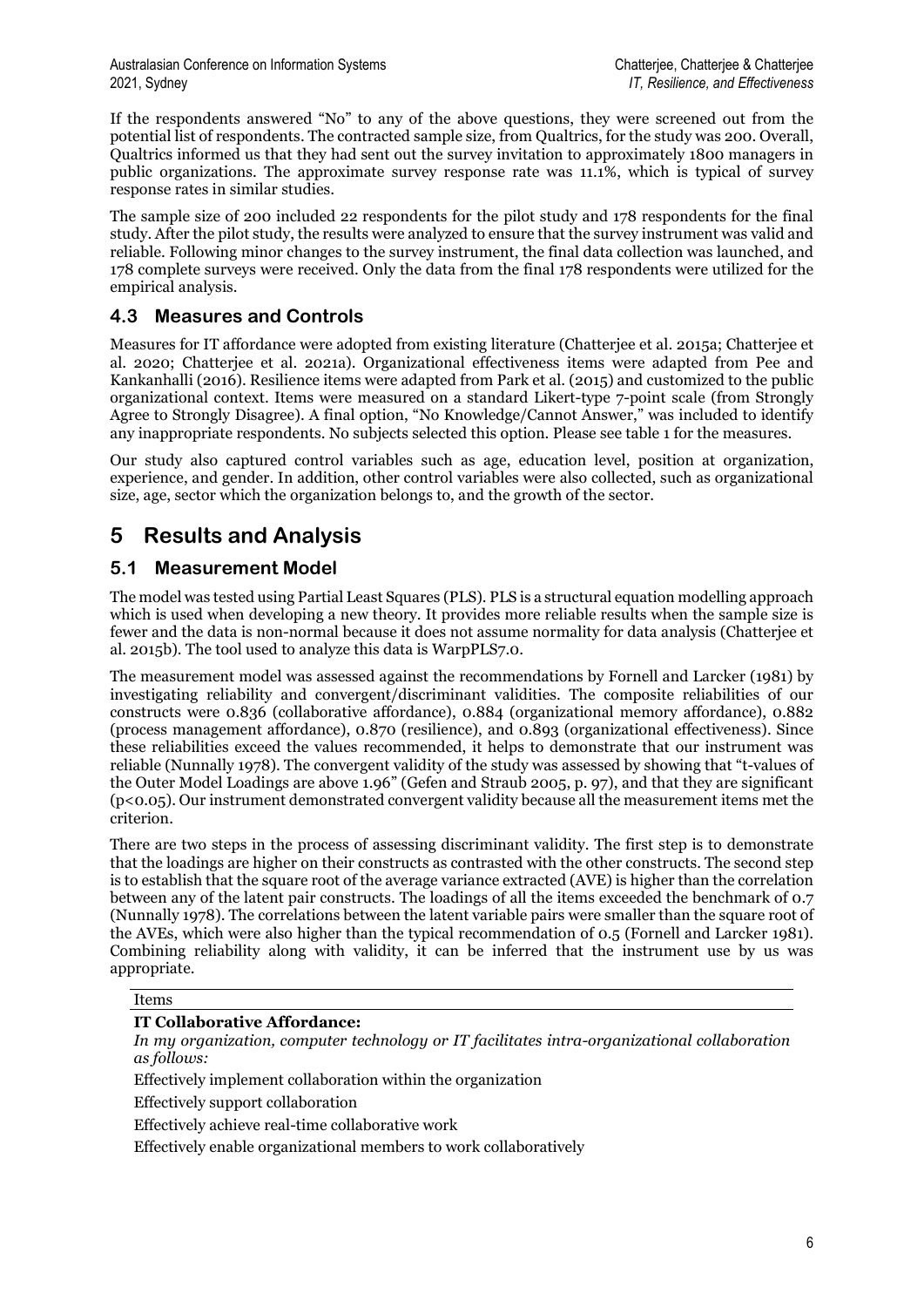#### **IT Organizational Memory Affordance:**

*In my organization, computer technology or IT is used to store, access, and disseminate information as follows:*

Effectively capture and compile project information

Effectively capture and reuse project history (e.g., discussions, insights, work data, documents)

Effectively store, archive, retrieve, share, and reuse of project information and best practices

Effectively create knowledge communities (e.g., virtual discussion forums) focused on new ideas **IT Process Management Affordance:** 

*In my organization, computer technology or IT helps manage organizational processes in the following ways:*

Adequately visualize and monitor organizational processes

Accurately provide information to support organizational processes

Effectively streamline organizational process workflows

Support task/resource allocation, prioritization, and scheduling in order to sustain organizational processes

#### **Organizational Resilience:**

*Rate how effectively your organization can adjust to uncertain changes.*

My organization can handle many critical incidents at a time.

People in my organization are well prepared to respond to critical incidents.

My organization has continuity plans to handle unfamiliar situations.

My organization can recover quickly after critical incidents.

#### **Organizational Effectiveness:**

*Rate how effective your organization is.*

Over the past two years, the cost of providing services and/or products by our organization has reduced significantly

Over the past two years, our organization's responsiveness to requests by community stakeholders and businesses has significantly improved.

Over the past two years, the quality of our services and/or products has significantly improved.

Over the past two years, income and/or budget allocated to our organization has significantly increased.

Over the past two years, our organization's conformance to its core mission has improved significantly

#### *Table 1. Measurement Items*

### **5.2 Structural Model**

The variance explained of the endogenous constructs was 58% (resilience) and 41% (organizational effectiveness). Against the benchmark of 10% (Falk and Miller 1992), this shows that our model had substantive predictive power. All the hypotheses were supported. The three IT affordances significantly influenced organizational resilience and organizational resilience significantly promotes the effective functioning of an organization.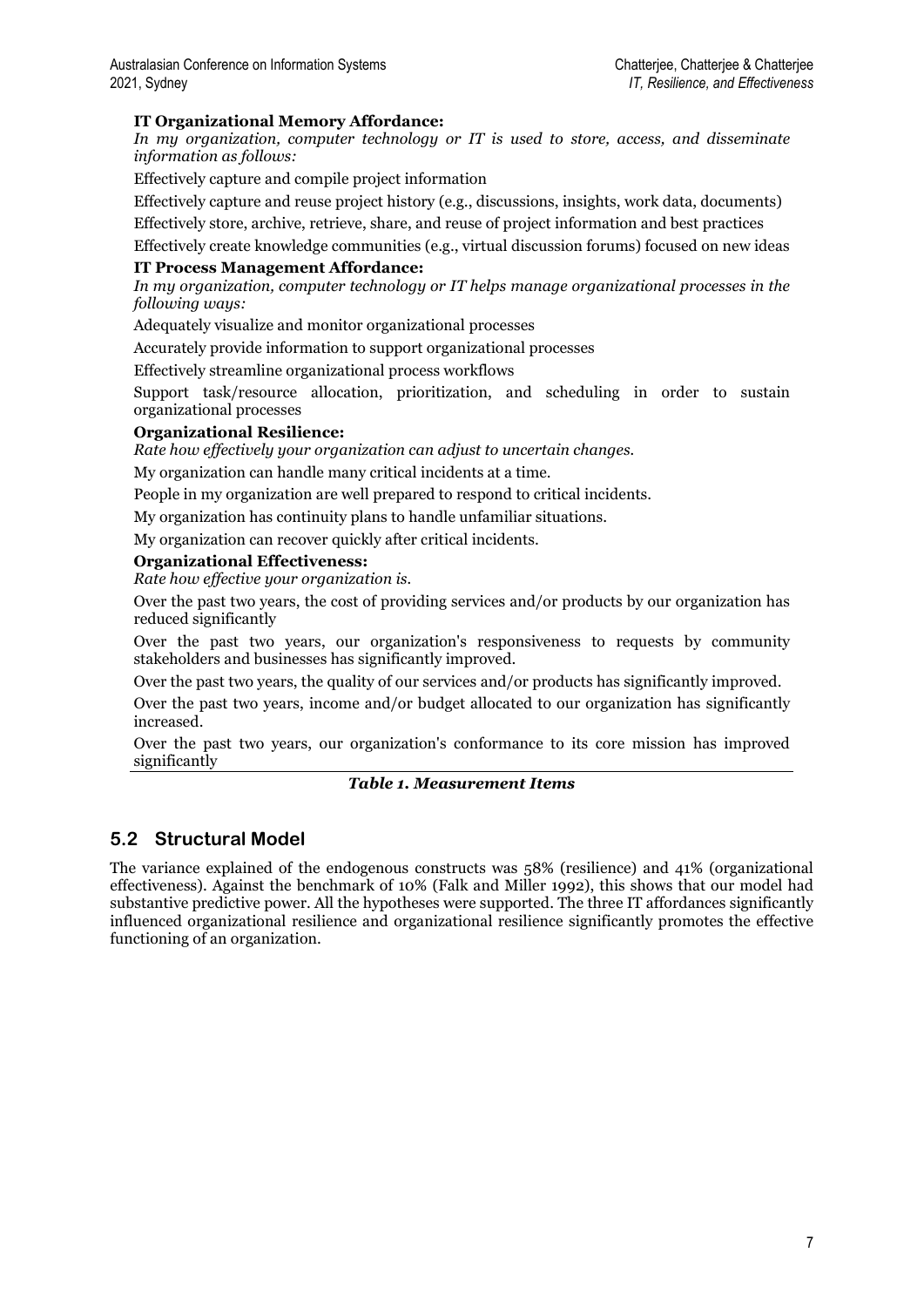

*Figure 2. Structural Model*

On closer scrutiny, it was also revealed that the effect of organizational memory affordance on resilience is the strongest of the three IT affordances. This is expected, because organizations often draw upon past experiences to address future disruptions (Lee et al. 2020). IT enables the organization to learn and transcribe prior knowledge (Chatterjee et al. 2015a), and the prior learning is crucial to address upcoming challenges and keep functioning (Gkeredakis et al. 2021). The effect of resilience on organizational effectiveness is not surprising, as resilience has been considered a primary attribute of a robust, functioning organization that withstands challenges and continues to operate effectively (Ivanov 2020). Overall, the results showcase the crucial role that IT plays on organizational functioning in challenging situations.

## **6 Discussion: Contribution and Future Implications**

Our study contributes by delivering a parsimonious set of IT-related factors that promote organizational resilience and effectiveness. We believe that ours is one of the first studies that critically analyzes the role of generic IT affordances that allow an organization to be resilient.

Our study also shows that while IT affordances are crucial to resilience, the effect of organizational memory is perhaps most salient. In other words, organizational memory – which captures organizational learning over time (Foroughi et al. 2020)– should perhaps be the foremost focus of IS academics and practitioners. From an academic standpoint, more research should be devoted to an understanding of how-to better design and implement IT systems to develop and sustain organizational memory. Given the remoteness of work brought about by the COVID-19 pandemic (Chatterjee et al. 2021b), sustaining organizational memory through IT should be a primary consideration. Our study offers this valuable insight. Of course, our study also highlights that building effective collaborative systems and process management systems in this time of remote work is also crucial. Overall, we offer a parsimonious set of IT affordances that academics and practitioners interested in the phenomenon of resilience can focus on.

From a practical standpoint, the important implication is that the organizational IT we consider is not a specific set of factors that the organizations acquire when faced with a disruption; rather our study focuses on the value of IT affordances that have been built and developed over time. We forward that any organization should have these affordances built in, so that it becomes a resilient organization that can withstand challenges. In that sense, our findings highlight how organizational robustness can be improved over time using IT, and how such a robust organization is undeterred any sudden issues that may arise in the greater socioeconomic context. An organization that has built effective IT-based mechanisms for fostering collaboration, managing processes, and capturing organizational memory will be able to withstand serious disruptions.

One limitation of the study is that the data collection involved only public organizations and was conducted in the US context. Thus, there could be country-specific or organization (public vs. private) specific effects. Therefore, one immediate direction of future work is to test our model in other countries as well as in private organizations. Perhaps a comparative study could also be conducted between private and public organizations. In addition, more research is needed as to how to effectively build the IT affordances, and whether there are any other contingent organizational factors (e.g., organizational climate) that catalyze the development of resilience using IT.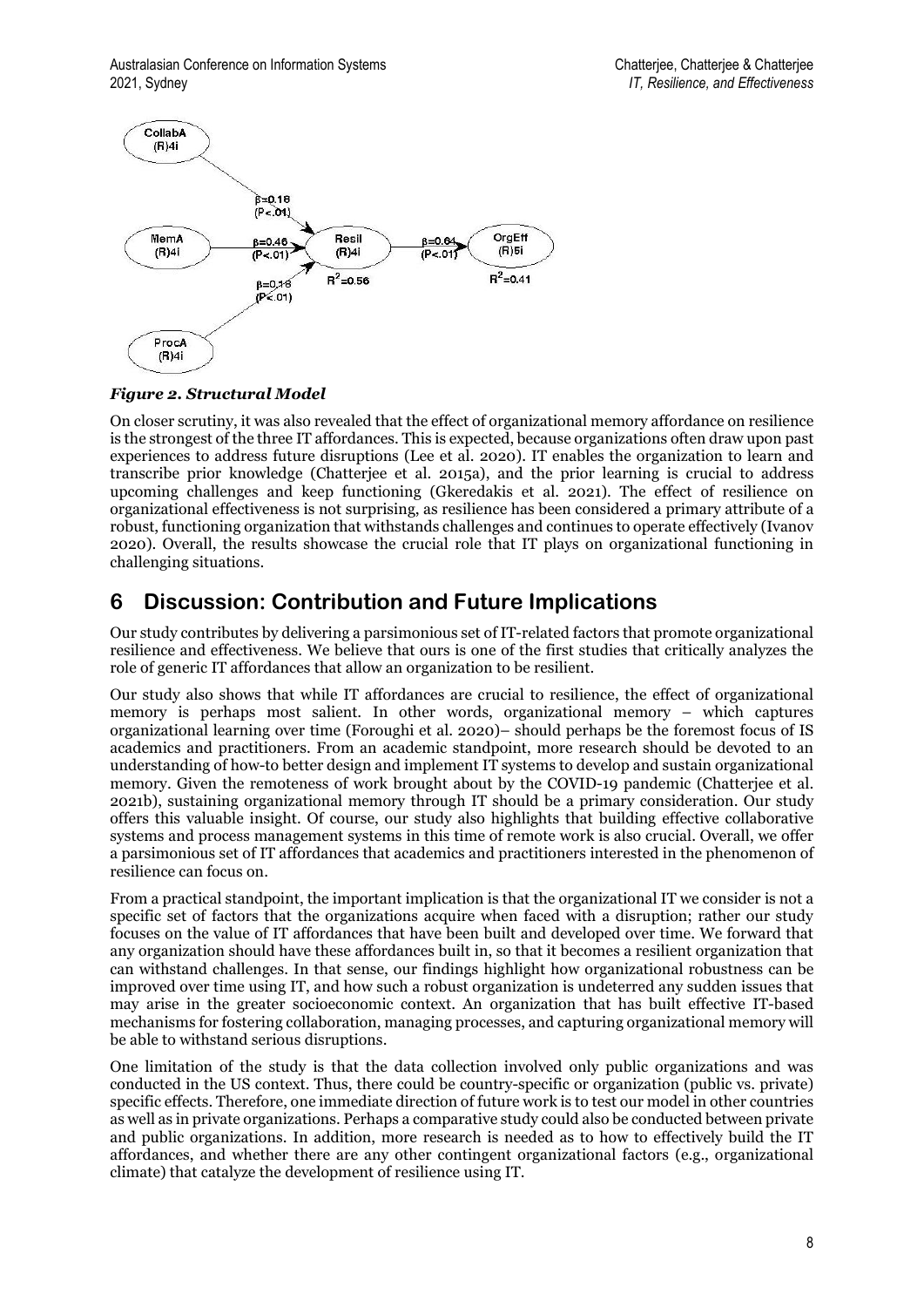# **7 Conclusion**

To conclude, we hope that our study highlights the effective role that IT plays in the development of organizational resilience. Given the rising importance of resilience in the post COVID-19 world, we are optimistic that our findings will stimulate further interest to study the relations between and IT and resilience. We all stand to gain from continued engagement with work on IT and resilience.

## **8 References**

- Anderson, J. C., and Narus, J. A. "A model of distributor firm and manufacturer firm working partnerships," *Journal of marketing* (54:1) 1990, pp 42-58.
- Barnard, C. I. *The functions of the executive* Harvard university press, 1968.
- Burnard, K., Bhamra, R., and Tsinopoulos, C. "Building organizational resilience: four configurations," *IEEE transactions on engineering management* (65:3) 2018, pp 351-362.
- Cabral, I., Grilo, A., and Cruz-Machado, V. "A decision-making model for lean, agile, resilient and green supply chain management," *International Journal of Production Research* (50:17) 2012, pp 4830-4845.
- Cameron, K. "Organizational effectiveness," *Wiley Encyclopedia of Management*) 2015, pp 1-4.
- Chatterjee, S., Moody, G., Lowry, P. B., Chakraborty, S., and Hardin, A. "Strategic relevance of organizational virtues enabled by information technology in organizational innovation," *Journal of Management Information Systems* (32:3) 2015a, pp 158-196.
- Chatterjee, S., Moody, G., Lowry, P. B., Chakraborty, S., and Hardin, A. "Information Technology and organizational innovation: Harmonious information technology affordance and courage-based actualization," *The Journal of Strategic Information Systems* (29:1) 2020, p 101596.
- Chatterjee, S., Moody, G., Lowry, P. B., Chakraborty, S., and Hardin, A. "The nonlinear influence of harmonious information technology affordance on organisational innovation," *Information Systems Journal* (31:2) 2021a, pp 294-322.
- Chatterjee, S., Sarker, S., Lee, M. J., Xiao, X., and Elbanna, A. "A possible conceptualization of the information systems (IS) artifact: A general systems theory perspective1," *Information Systems Journal* (31:4), 2021/07/01 2021b, pp 550-578.
- Chatterjee, S., Sarker, S., and Valacich, J. S. "The behavioral roots of information systems security: Exploring key factors related to unethical IT use," *Journal of Management Information Systems* (31:4) 2015b, pp 49-87.
- Cotta, D., and Salvador, F. "Exploring the antecedents of organizational resilience practices  $A$ transactive memory systems approach," *International Journal of Operations & Production Management* (40:9) 2020, pp 1531-1559.
- Dennis, A. R. "MEDIA, TASKS, AND COMMUNICATION PROCESSES: ATheory OF MEDIA SYNCHRONICITY," *Mis Quarterly* (32:3) 2008, pp 575-600.
- El Sawy, O. A., Malhotra, A., Park, Y., and Pavlou, P. A. "Research commentary—seeking the configurations of digital ecodynamics: It takes three to tango," *Information Systems Research*  $(21:4)$  2010, pp 835-848.
- Falk, R. F., and Miller, N. B. *A Primer for Soft Modeling* University of Akron Press, Akron, OH, 1992.
- Fornell, C., and Larcker, D. F. "Evaluating structural equation models with unobservable variables and measurement error," *Journal of marketing research* (18:1) 1981, pp 39-50.
- Foroughi, H., Coraiola, D. M., Rintamäki, J., Mena, S., and Foster, W. M. "Organizational memory studies," *Organization Studies* (41:12) 2020, pp 1725-1748.
- Frandsen, F., and Johansen, W. "The study of internal crisis communication: towards an integrative framework," *Corporate Communications: An International Journal*) 2011.
- Gefen, D., and Straub, D. "A practical guide to factorial validity using PLS-Graph:Tutorial and annotated example," *Communications of the Association for Information Systems* (16) 2005, pp 91-109.
- Georgopoulos, B. S., and Tannenbaum, A. S. "A study of organizational effectiveness," *American sociological review* (22:5) 1957, pp 534-540.
- Gkeredakis, M., Lifshitz-Assaf, H., and Barrett, M. "Crisis as opportunity, disruption and exposure: Exploring emergent responses to crisis through digital technology," Elsevier, 2021.
- Heeks, R., and Ospina, A. V. "Conceptualising the link between information systems and resilience: A developing country field study," *Information Systems Journal* (29:1) 2019, pp 70-96.
- Ivanov, D. "Viable supply chain model: integrating agility, resilience and sustainability perspectives lessons from and thinking beyond the COVID-19 pandemic," *Annals of Operations Research*) 2020, pp 1-21.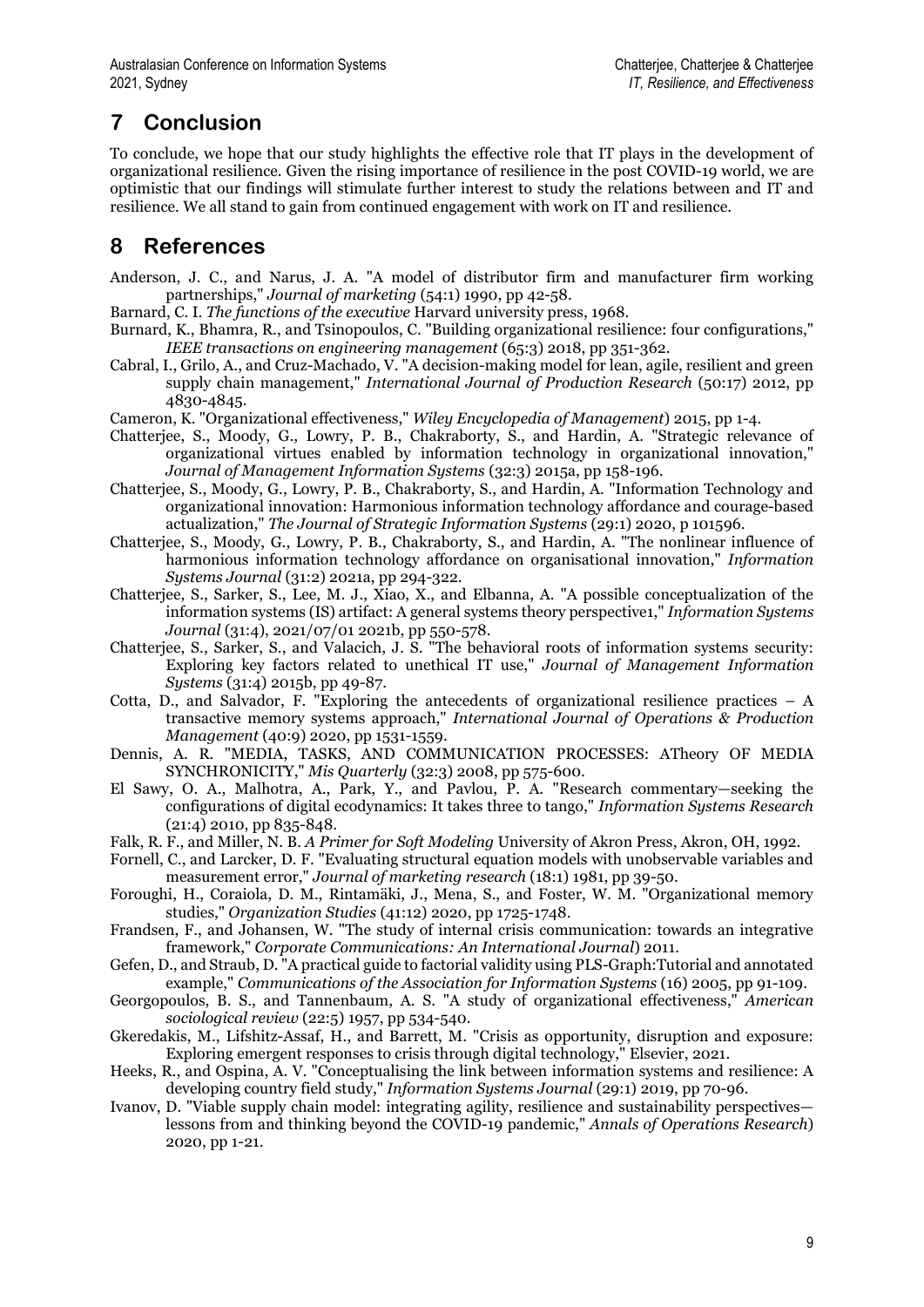- Jung, J., Schneider, C., and Valacich, J. "Enhancing the motivational affordance of information systems: The effects of real-time performance feedback and goal setting in group collaboration environments," *Management Science* (56:4) 2010, pp 724-742.
- Kantur, D., and İşeri-Say, A. "Organizational resilience: A conceptual integrative framework," *Journal of Management & Organization* (18:6) 2012, pp 762-773.
- Karman, A. "An examination of factors influencing the application of mechanisms of organizations' resilience to weather extremes," *Business Strategy and the Environment* (29:1) 2020, pp 276- 290.
- Ketter, W., Padmanabhan, B., Pant, G., and Raghu, T. "Addressing Societal Challenges through Analytics: An ESG ICE Framework and Research Agenda," *Journal of the Association for Information Systems* (21:5) 2020, p 9.
- Kim, Y. "Organizational resilience and employee work-role performance after a crisis situation: exploring the effects of organizational resilience on internal crisis communication," *Journal of Public Relations Research* (32:1-2) 2020, pp 47-75.
- King, D. D., Newman, A., and Luthans, F. "Not if, but when we need resilience in the workplace," *Journal of organizational behavior* (37:5) 2016, pp 782-786.
- Kirsch, L. J. "Deploying common systems globally: The dynamics of control," *Information Systems Research* (15:4) 2004, pp 374-395.
- Lee, G. K., Lampel, J., and Shapira, Z. "After the storm has passed: Translating crisis experience into useful knowledge," *Organization Science* (31:4) 2020, pp 1037-1051.
- Leonardi, P. M. "WHEN FLEXIBLE ROUTINES MEET FLEXIBLE TECHNOLOGIES: AFFORDANCE, CONSTRAINT, AND THE IMBRICATION OF HUMAN AND MATERIAL AGENCIES," *Mis Quarterly* (35:1) 2011, pp 147-167.
- Lowry, P. B., D'Arcy, J., Hammer, B., and Moody, G. D. ""Cargo Cult" science in traditional organization and information systems survey research: A case for using nontraditional methods of data collection, including Mechanical Turk and online panels," *The Journal of Strategic Information Systems* (25:3) 2016, pp 232-240.
- Mandviwalla, M., Desai, D., Descano, L., Dignan, L., Kearns, C., and Sankaran, R. "Guest Editorial: An industry perspective on major post-pandemic issues," *MIS Quarterly Executive* (20:1) 2021, pp v-xi.
- Markus, M. L., and Silver, M. S. "A foundation for the study of IT effects: A new look at DeSanctis and Poole's concepts of structural features and spirit," *Journal of the Association for Information Systems* (9:10) 2008, p 5.
- McManus, S., Seville, E., Vargo, J., and Brunsdon, D. "Facilitated process for improving organizational resilience," *Natural hazards review* (9:2) 2008, pp 81-90.
- Meneghel, I., Borgogni, L., Miraglia, M., Salanova, M., and Martínez, I. M. "From social context and resilience to performance through job satisfaction: A multilevel study over time," *Human relations* (69:11) 2016, pp 2047-2067.
- Moorman, C., and Miner, A. S. "The impact of organizational memory on new product performance and creativity," *Journal of marketing research* (34:1) 1997, pp 91-106.
- Moyle, P., and Parkes, K. "The effects of transition stress: A relocation study," *Journal of organizational behavior* (20:5) 1999, pp 625-646.
- Nunnally, J. *Psychometric Theory, 2nd ed* McGraw-Hill, New York, 1978.
- Oh, L.-B., and Teo, H.-H. "The Impacts of Information Technology and Managerial Proactiveness in Building Net-Enabled Organizational Resilience," Springer US, Boston, MA, 2006, pp. 33-50.
- Orchiston, C., Prayag, G., and Brown, C. "Organizational resilience in the tourism sector," *Annals of Tourism Research* (56) 2016, pp 145-148.
- Ortiz‐de‐Mandojana, N., and Bansal, P. "The long‐term benefits of organizational resilience through sustainable business practices," *Strategic Management Journal* (37:8) 2016, pp 1615-1631.
- Park, I., Sharman, R., and Rao, H. R. "Disaster Experience and Hospital Information Systems," *MIS Quarterly* (39:2) 2015, pp 317-344.
- Pee, L. G., and Kankanhalli, A. "Interactions among factors influencing knowledge management in public-sector organizations: A resource-based view," *Government Information Quarterly* (33:1) 2016, pp 188-199.
- Qureshi, S., Briggs, R. O., and Hlupic, V. "Value creation from intellectual capital: Convergence of knowledge management and collaboration in the intellectual bandwidth model," *Group Decision and Negotiation* (15:3) 2006, pp 197-220.
- Rai, A. "Editor's Comments: The COVID-19 Pandemic: Building Resilience with IS Research," *MIS Quarterly* (44:2) 2020, pp iii-vii.
- Rangachari, P., and Woods, J. L. "Preserving organizational resilience, patient safety, and staff retention during COVID-19 requires a holistic consideration of the psychological safety of healthcare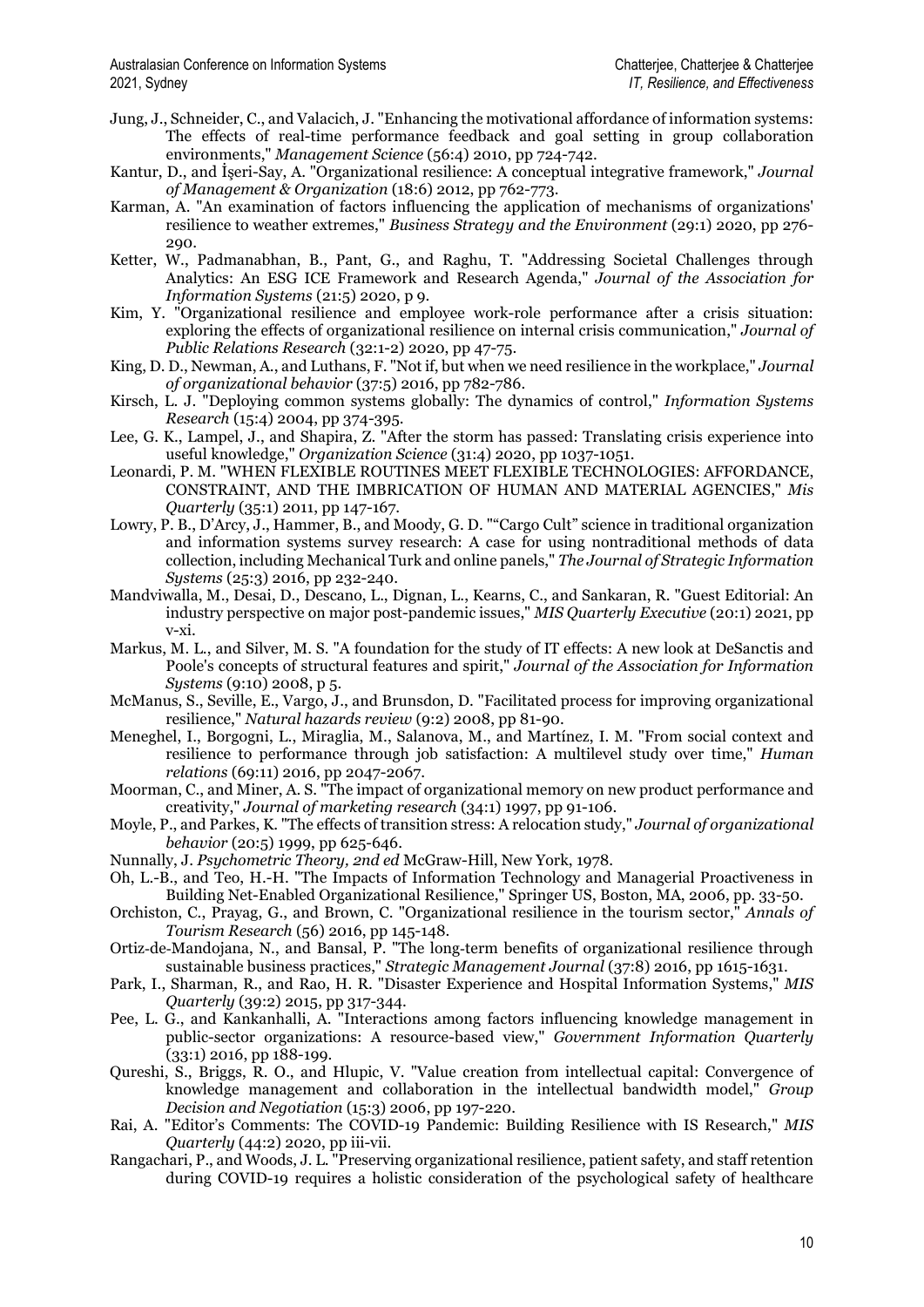workers," *International journal of environmental research and public health* (17:12) 2020, p 4267.

- Rickards, T., and Moger, S. "Creative leaders: A decade of contributions from Creativity and Innovation Management Journal," *Creativity and Innovation Management* (15:1) 2006, pp 4-18.
- Robertson, T., Docherty, P., Millar, F., Ruck, A., and Engstrom, S. "Theory and practice of building community resilience to extreme events," *International Journal of Disaster Risk Reduction* (59) 2021, p 102253.
- Salancik, G. R., and Pfeffer, J. "A social information processing approach to job attitudes and task design," *Administrative science quarterly*) 1978, pp 224-253.
- Schaubroeck, J., and Fink, L. S. "Facilitating and inhibiting effects of job control and social support on stress outcomes and role behavior: A contingency model," *Journal of Organizational Behavior: The International Journal of Industrial, Occupational and Organizational Psychology and Behavior* (19:2) 1998, pp 167-195.
- Seidl, D., and Werle, F. "Inter-organizational sensemaking in the face of strategic meta-problems: Requisite variety and dynamics of participation," *Strategic Management Journal* (39:3) 2018, pp 830-858.
- Stein, E. W., and Zwass, V. "Actualizing organizational memory with information systems," *Information Systems Research* (6:2) 1995, pp 85-117.
- Taylor, M. E., and Sumariwalla, R. D. "Evaluating nonprofit effectiveness: Overcoming the barriers," *Governing, leading and managing nonprofit organizations*) 1993, pp 93-116.
- Volkoff, O., and Strong, D. M. "Affordance theory and how to use it in IS research," in: *The routledge companion to management information systems*, Routledge, 2017, pp. 232-245.
- Walker, B. "Resilience: what it is and is not," *Ecology and Society* (25:2) 2020.
- Watson, R., Ives, B., and Piccoli, G. "Guest editorial: Practice-oriented research contributions in the Covid-19 forged new normal," *MIS Quarterly Executive* (19:2) 2020, p 2.
- Young, L. C., and Wilkinson, I. F. "The role of trust and co-operation in marketing channels: a preliminary study," *European journal of marketing* (23:2) 1989, pp 109-122.
- Zablah, A. R., Bellenger, D. N., Straub, D. W., and Johnston, W. J. "Performance implications of CRM technology use: a multilevel field study of business customers and their providers in the telecommunications industry," *Information Systems Research* (23:2) 2012, pp 418-435.
- Zammuto, R. F. *Assessing organizational effectiveness: Systems change, adaptation, and strategy* Suny Press, 1982.
- Zammuto, R. F., Griffith, T. L., Majchrzak, A., Dougherty, D. J., and Faraj, S. "Information technology and the changing fabric of organization," *Organization Science* (18:5) 2007, pp 749-762.